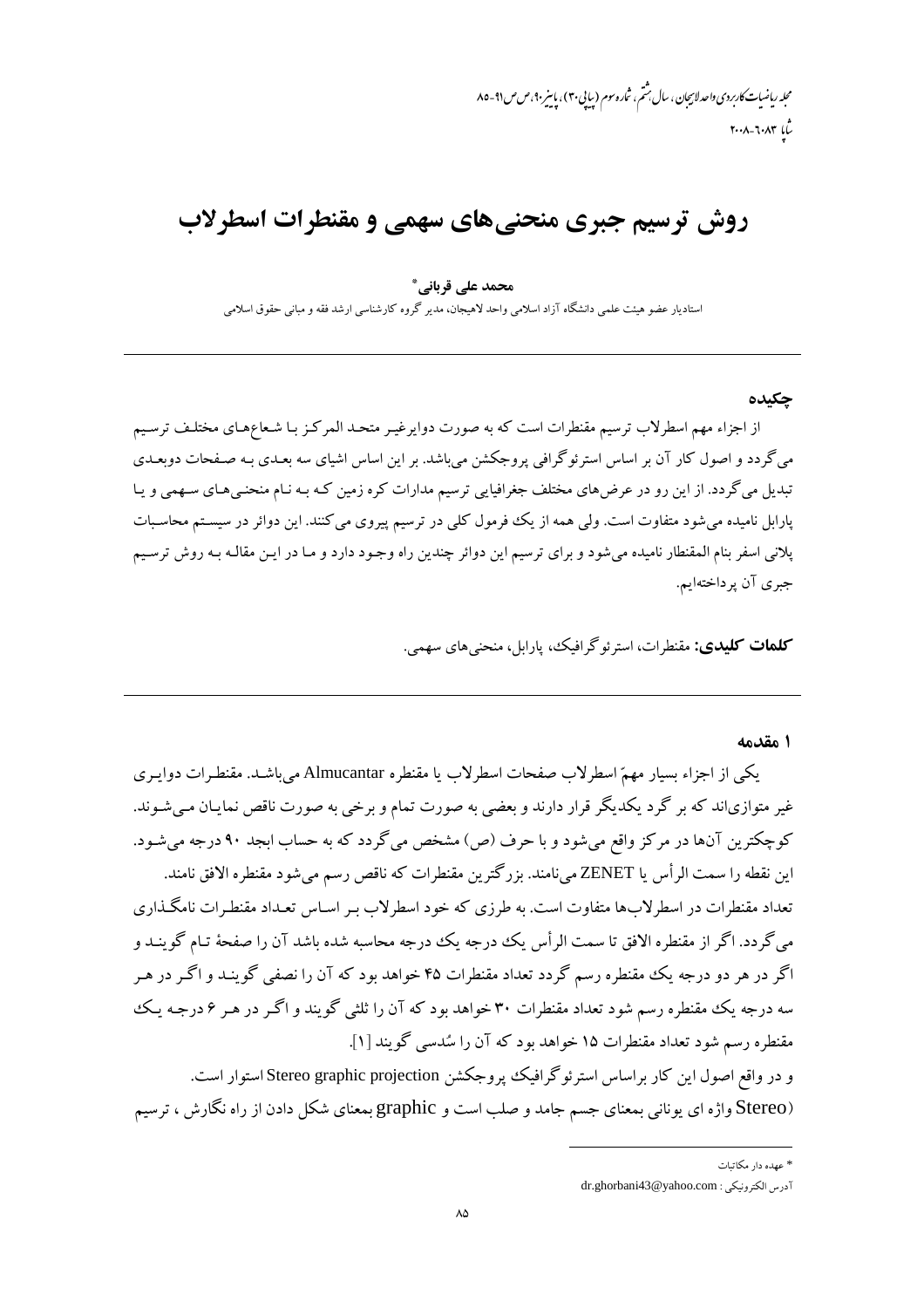.<br>قربانی، روش ترس<u>م</u> جسری منحی **ب**ی سهی ومقىطرات اسطرلاب

و یا حکاکی است و projection به معنای نمایش نظام دار خطوط متقاطع مختصات بر سطح تخت که طرح آن را از سطح منحنی زمین یا کره سماوی میتوان ترسیم نمود). برای تبدیل اشیای سه بعدی به اشیای دو بعدی راههـای مختلفـی وجـود دارد از قبیـل انـدازه، سـطوح، فواصـل و پرسیکتیو و یک نوع خاص آن که برای بازنمایی کرات و دوایر روی کرات در دو بُعـد اسـتفاده مـی شـود تصـویر استرئوگرافیک نام دارد. به معنای تبدیل اشیاء سه بعدی به صفحهٔ دو بعدی در نوشتههای اسلامی پروجکشـن را بـه تسطیح ترجمه نمودهاند (رسالهی، محیی الدین ابـن ابـی الشـکر مغربـی موجـود در نسـخههـای کتابخانـه مرکـزی دانشگاه تهران شماره ۶/۶۴۷ د –الهیات و شماره ۱۷/۱۵۹ حکمت). تصاویر استرئوگرافیک یا SP دو شاخصهٔ مهم دارد. ۱– اولاً باید دوایر در آن محفوظ باشد. ۲- ثانیاً زوایا ثابت نگاه داشته شود. بنابراین در عرضهای جغرافیایی مختلف دوایر متعـدد روی سـطح تخـت بـه صـورت دایـره بازنمـایی مـیشـود و زوایای بین خطوط هنگامی که تسطیح می شوند ثابت می ماند. در ترسیم صفحات اسطرلاب از خطوط استوا و مدار رأس سـرطان و مـدار رأس جـدي، ارتفـاع، سـمت، خطـوط عرض، زوایای ساعتهای مستوی و معوج به صورت استرئوگرافیک بر روی سطح تخت بازنمایی می گردد.

### ۲ روش محاسبه منحنے های سهمی و یا مقنطرات (یارابل- parabols )

خطوطی که در صفحات داخلی اسطرلاب به عنوان مدارات کره زمین رسم می گردد مقنطره مـیiامنـد. ایـن دائرهها با مراکز و شعاعِهای مختلف نماینده مدارات متمایل کره زمین می باشند که به نام منحنی هـای سـهمی و یـا پارابل و پارابول نیز معروفند. و اولین روش ترسیم آن بر اساس سند موجود در موزه آکسفورد در حدود ۹۸۱ سال قبل، به وسیله دانشمندان نجومی ایرانی بر صفحههای برخی از اسطرلابها ترسیم گردیـد و بـه اسـتناد سـند تعرفـهٔ شماره ۲۴۵۷ موزهٔ پاریس در حدود ۹۵۰ سال پیش توسط ایرانیان ترسیم شد [۲].

شاردن سیّاح فرانسوی یک فومول محاسبهی این کار را از یک دانشمند اصفهانی بنام آخوند محمد امین و پـدرش ملاحسنعلم به دست آورد و در کتابش آورده است [۳].

لازم به ذکر است که مقنطره قسمتی از منحنیهای دایرهای است که هنگام ترسیم سایر دوایر غیر متحـدالمرکز آن را به صورت منحنی باز میبینیم و بیضیهای شلجمی هستند که با فرمـول۱هـای خاصـی ترسـیم مـی گردنــد و آن را منحنی سهمی نیز گویند. مقنطره لغتی عربـی اسـت بـرای قسـمتی از قـوس کـه امـروز در اروپـا آن را پـارابول نـام گذاشتەاند.

اگر مدارات کره زمین را بر روی کرهای رسم کنیم و از قطب شـمال بـه آنهـا نگـاه کنـیم دوایـر متحـدالمرکزی هستند که به شعاعهای مختلفی از یک مرکز ترسیم گردیدهاند. و چون قطب زمین ′۲۷ / °۲۲ متمایـل اسـت لـذا تصویر چنین دوایری به صورت ذیل خواهد بود (شکل ۱).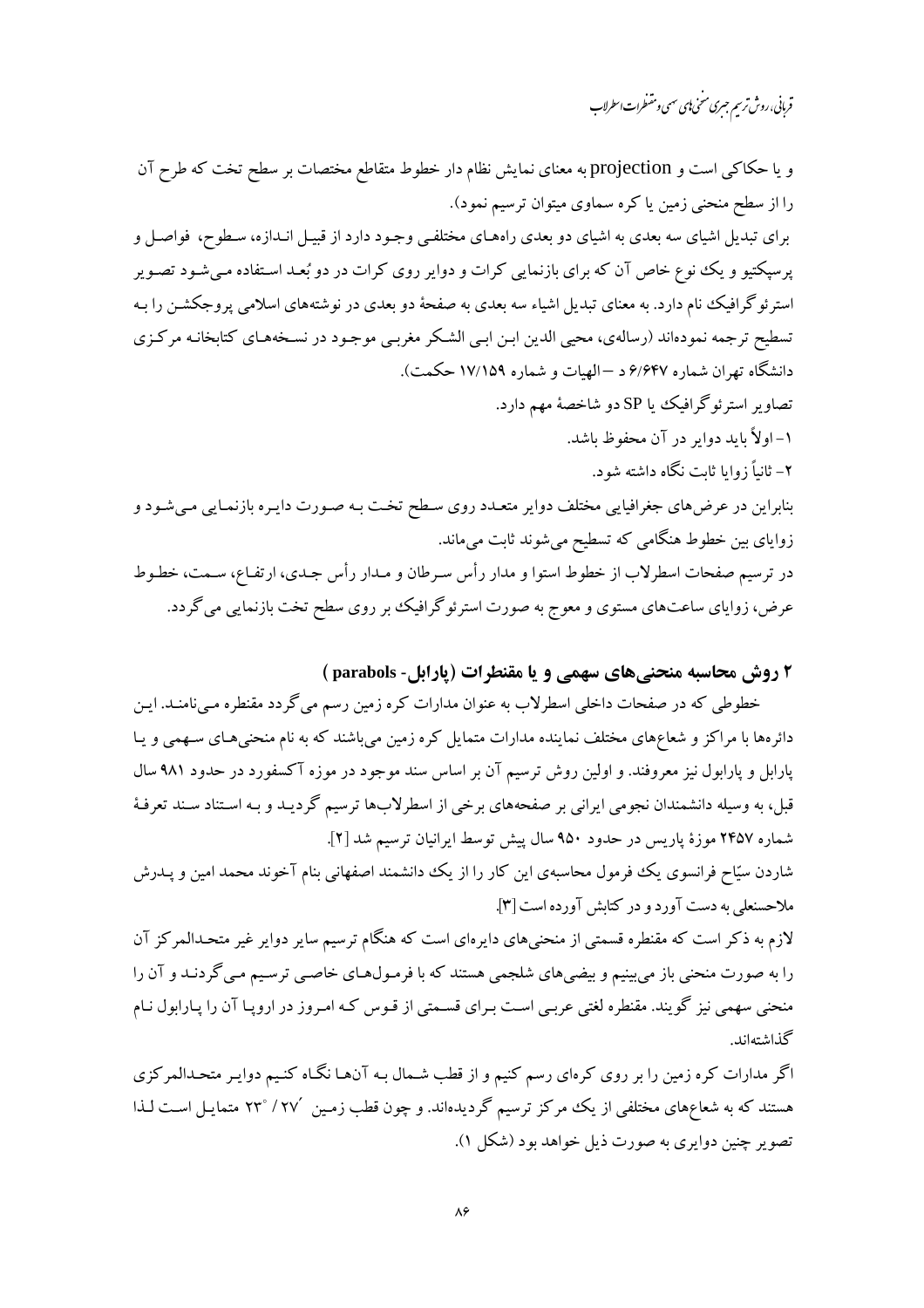مجله رياضيات كاربردي واحد لاسچان ۳۰ (۱۳۹۰) ۹۱-۸۵



**شکل ۱.** تصویر دوایر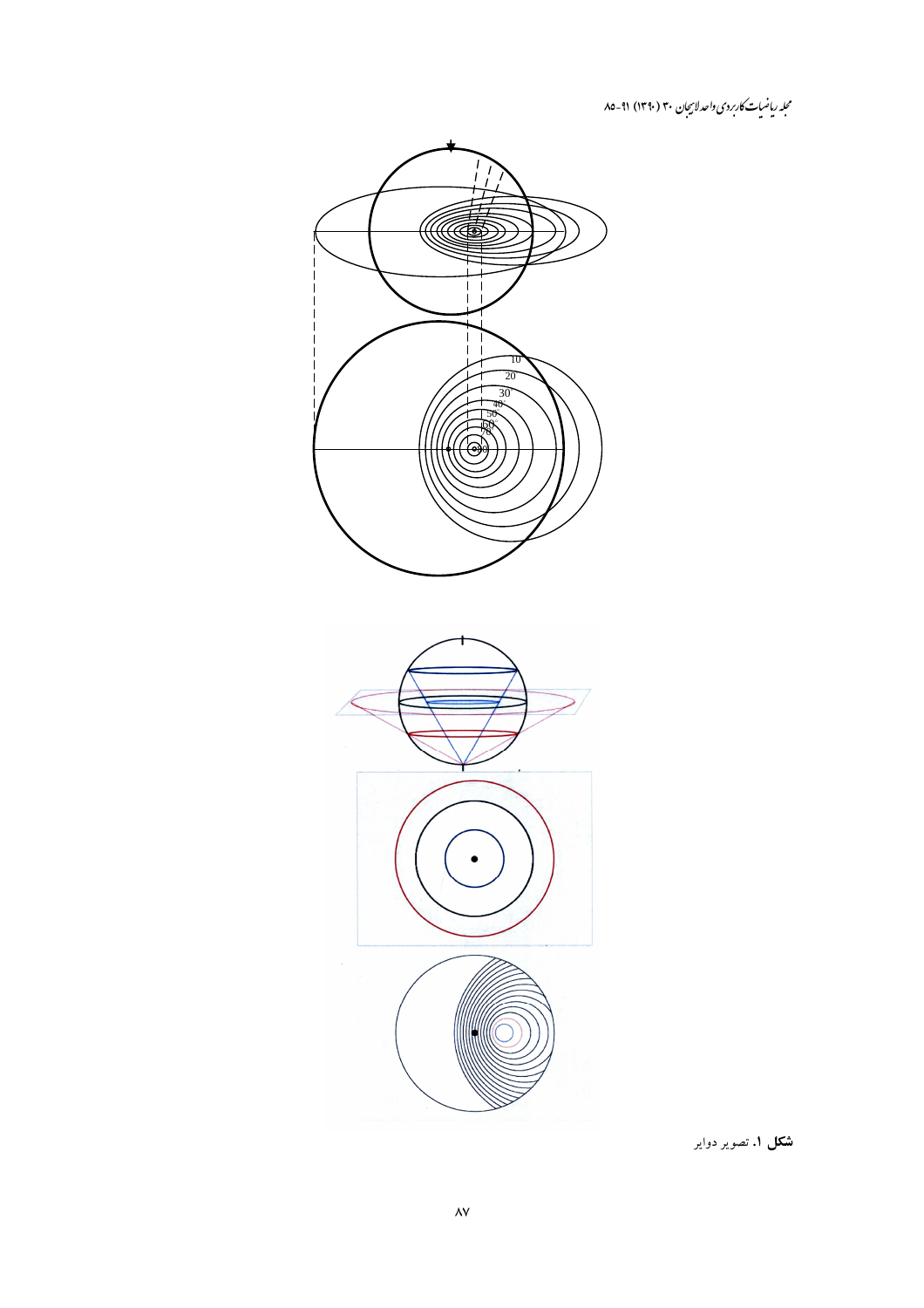.<br>قربانی، روش ترسم جسری منحی **ب**ی سهی ومقنطرات اسطرلاب

اين دوائر در سيستم محاسبات يلاني اسفر ، المقنطار Almucantar ناميده مي شود [۲]. این دوائر معمولاً ۹ دائره ۱۰ درجهای است البته دوایر یک درجهای و ۲ درجهای و ۶ درجهای در برخی اسطرلابهای دقیق نیز درج می گردد. اگر دوائر ۱۰ درجه بـه ۱۰ درجـه باشـد ۹ دائـره رسـم مـی گـردد و اگـر ۱ درجهای باشد ۸۹ دائره و اگر ۲ درجهای باشد ۴۴ دائره و اگر ۶ درجهای باشد ۱۴ دائره رسم می گردد . هرچه ایـن درجات بيشتر باشد محاسبه اسطرلاب دقيق تر خواهد بود.

### 3 روش ترسیم دوائر مقنطرات

برای این کار دو روش عمده وجود دارد که ما در این جا به یک روش خواهیم پرداخت: روش محاسبهٔ جبری: نظر به اینکه دوائر مقنطرات مراکز و شعاعها مختلف دارند لذا در این زمینه برای رسم دوائـر مقنطرات نباز به محاسبهٔ دو چیز است: الف: در آغاز باید طریقه پیدا کردن مرکز دوائر یا نقطهٔ M برای ترسیم تصویر دائره را به دست آورد. ب: بدنبال آن باید شعاع دوائر مذکور محاسبه گردد. الف: اما روش محاسبهٔ مرکز دائره مقنطرات: در این زمینه از فرمول ذیل استفاده می شود:  $R \Gamma$  $O - A$ ]  $Q + A$ 

OM = 
$$
\frac{1}{\gamma} \left[ \cot \frac{1}{\gamma} - \tan \frac{1}{\gamma} \cot \frac{1}{\gamma} - \tan \frac{1}{\gamma} \cot \frac{1}{\gamma} \cot \frac{1}{\gamma} - \tan \frac{1}{\gamma} \cot \frac{1}{\gamma} - \tan \frac{1}{\gamma} \cot \frac{1}{\gamma} \cot \frac{1}{\gamma} - \tan \frac{1}{\gamma} \cot \frac{1}{\gamma} \cot \frac{1}{\gamma} \cot \frac{1}{\gamma} \cot \frac{1}{\gamma} \cot \frac{1}{\gamma} \cot \frac{1}{\gamma} \cot \frac{1}{\gamma} \cot \frac{1}{\gamma} \cot \frac{1}{\gamma} \cot \frac{1}{\gamma} \cot \frac{1}{\gamma} \cot \frac{1}{\gamma} \cot \frac{1}{\gamma} \cot \frac{1}{\gamma} \cot \frac{1}{\gamma} \cot \frac{1}{\gamma} \cot \frac{1}{\gamma} \cot \frac{1}{\gamma} \cot \frac{1}{\gamma} \cot \frac{1}{\gamma} \cot \frac{1}{\gamma} \cot \frac{1}{\gamma} \cot \frac{1}{\gamma} \cot \frac{1}{\gamma} \cot \frac{1}{\gamma} \cot \frac{1}{\gamma} \cot \frac{1}{\gamma} \cot \frac{1}{\gamma} \cot \frac{1}{\gamma} \cot \frac{1}{\gamma} \cot \frac{1}{\gamma} \cot \frac{1}{\gamma} \cot \frac{1}{\gamma} \cot \frac{1}{\gamma} \cot \frac{1}{\gamma} \cot \frac{1}{\gamma} \cot \frac{1}{\gamma} \cot \frac{1}{\gamma} \cot \frac{1}{\gamma} \cot \frac{1}{\gamma} \cot \frac{1}{\gamma} \cot \frac{1}{\gamma} \cot \frac{1}{\gamma} \cot \frac{1}{\gamma} \cot \frac{1}{\gamma} \cot \frac{1}{\gamma} \cot \frac{1}{\gamma} \cot \frac{1}{\gamma} \cot \frac{1}{\gamma} \cot \frac{1}{\gamma} \cot \frac{1}{\gamma} \cot \frac{1}{\gamma} \cot \frac{1}{\gamma} \cot \frac{1}{\gamma} \cot \frac{1}{\gamma} \cot \frac{1}{\gamma} \cot \frac{1}{\gamma} \cot \frac{1}{\gamma} \cot \frac{1}{\gamma} \cot \frac{1}{\gamma} \cot \frac{1}{\gamma} \cot \frac{1}{\gamma} \cot \frac{
$$

$$
oM = \frac{1}{\gamma} R \left[ \cot \frac{Q+A}{\gamma} - \tan \frac{Q-A}{\gamma} \right]
$$
  
\n
$$
oM = \frac{\epsilon \circ}{\gamma} \left[ \cot \frac{r\gamma + \epsilon}{\gamma} - \tan \frac{r\gamma - \epsilon}{\gamma} \right]
$$
  
\n
$$
oM = \gamma \gamma / \circ [\cot r\lambda - \tan r]
$$
  
\n
$$
oM = \gamma \gamma / \circ [\gamma / \gamma \gamma \gamma + \sqrt{r \epsilon \gamma}]
$$
  
\n
$$
oM = \gamma \gamma / \circ \chi / \gamma \gamma \epsilon \lambda = \gamma \gamma / \circ \lambda \gamma
$$

پس از اینکه مرکز دائره مقنطره مشخص گردید حالا نوبت میرسد به اینکه شعاع این دائره را به دست آوریم کـه از فرمول ذیل استفاده می شود: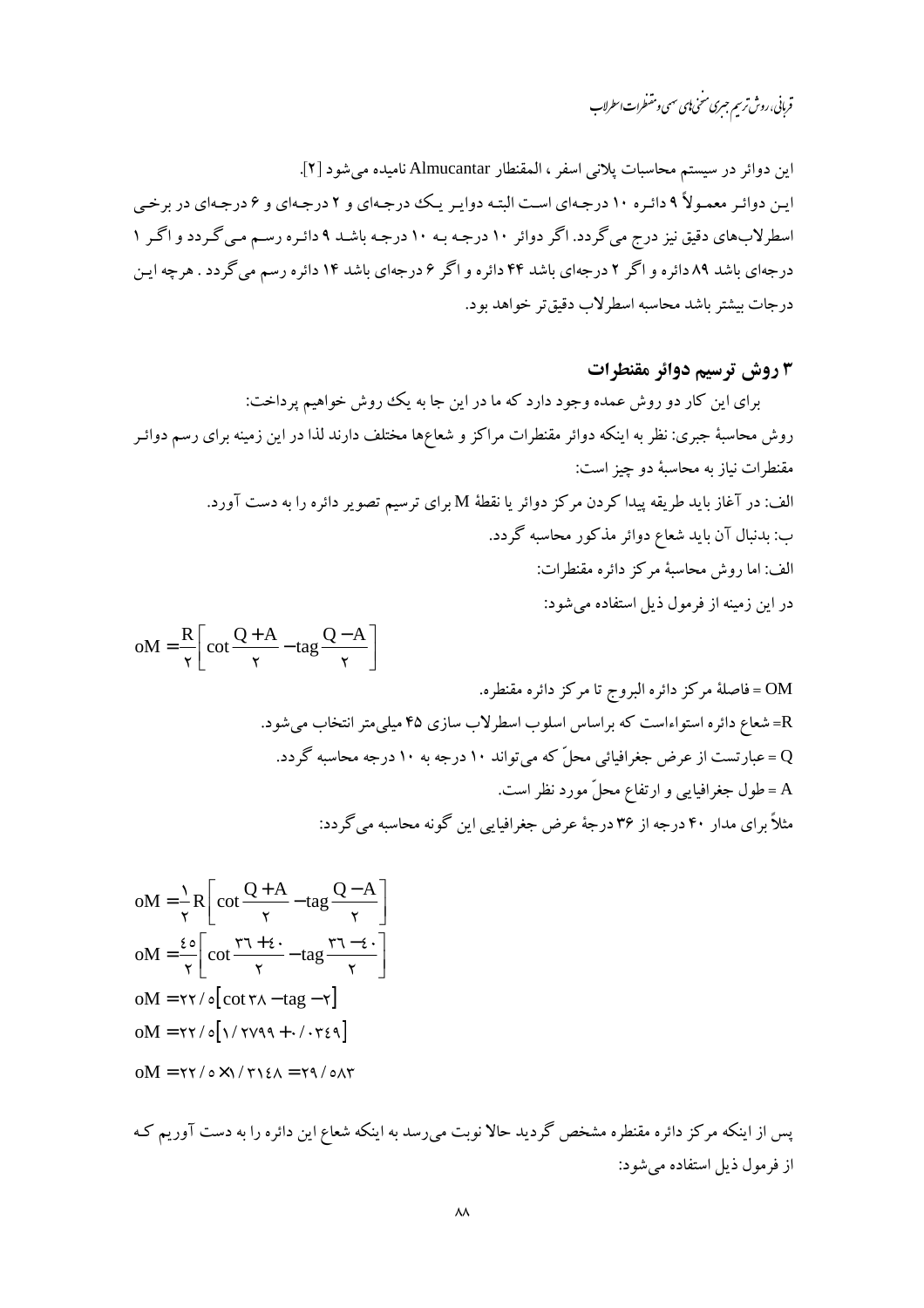مجله ریاضیات کاربردی واحد لاسچان ۳۰ (۱۳۹۰) ۸۱-۸۵

$$
R\gamma = \frac{1}{\gamma} R \left[ \cot \frac{Q+A}{\gamma} + \tan \frac{Q-A}{\gamma} \right]
$$
  
\n
$$
R\gamma = \frac{\epsilon \circ}{\gamma} \left[ \cot \frac{\gamma \gamma + \epsilon}{\gamma} + \tan \frac{\gamma \gamma - \epsilon}{\gamma} \right]
$$
  
\n
$$
R\gamma = \frac{\epsilon \circ}{\gamma} \left[ \cot \frac{\gamma \gamma + \epsilon}{\gamma} + \tan \frac{\gamma \gamma - \epsilon}{\gamma} \right]
$$
  
\n
$$
R\gamma = \gamma \gamma / \sigma \left[ \cot \gamma \gamma - \gamma \right]
$$
  
\n
$$
R\gamma = \gamma \gamma / \sigma \left[ \gamma / \gamma \gamma \gamma \gamma - \gamma / \gamma \epsilon \gamma \right]
$$
  
\n
$$
R\gamma = \gamma \gamma / \sigma \left[ \gamma / \gamma \gamma \gamma \gamma - \gamma / \gamma \epsilon \gamma \right]
$$
  
\n
$$
R\gamma = \gamma \gamma / \sigma \left[ \gamma / \gamma \gamma \gamma \gamma - \gamma / \gamma \gamma \gamma \gamma \right]
$$

که البته در جدول ۱ برای عرض ۳۶ درجه با مدارات ۱۰ درجهای محاسبه گردیده.

جدول ۱. عرض ۳۶ درجه با مدارات ۱۰ درجهای

| شعاع دائره مقنطرات=r                    | فاصله نقاط از مركز دائره البروج=OM | يجوض                          |
|-----------------------------------------|------------------------------------|-------------------------------|
| برای عرض <b>٣٦°</b>                     | برای عرض <b>٢٦</b> °               | طول                           |
| $V$ ۶/۵۵                                | 91/97                              | ٠                             |
| $\Delta\lambda/\lambda$ 9               | $fV/\Lambda$                       | $\lambda^{\bullet}$           |
| $F\Delta/FV$                            | 49/10                              | $Y \cdot$ °                   |
| <b>٣٥/٨٢</b>                            | 39/47                              | $\mathbf{r} \cdot \mathbf{r}$ |
| $Y \wedge / \cdot$                      | <b>Y9/01</b>                       | $\epsilon \cdot^{\circ}$      |
| 71/٣۶                                   | <b>YS/AA</b>                       | $\circ \cdot^{\circ}$         |
| 10/FV                                   | $Y\Delta/\cdot F$                  | $\mathcal{L} \cdot$           |
| $\mathcal{N} \cdot / \cdot \mathcal{N}$ | YY'/AY                             | $V \cdot$ °                   |
| F/99                                    | $\mathsf{Y}\mathsf{Y}/\mathsf{Y}$  | $\Lambda \cdot \degree$       |
| ٠                                       | YY/9Y                              | $\gamma \cdot$                |

و محاسبه مدارات ۶ درجهاي براي عرض جغرافيايي ۳۶ درجه به قرار ذيل مي باشد (جدول ۲).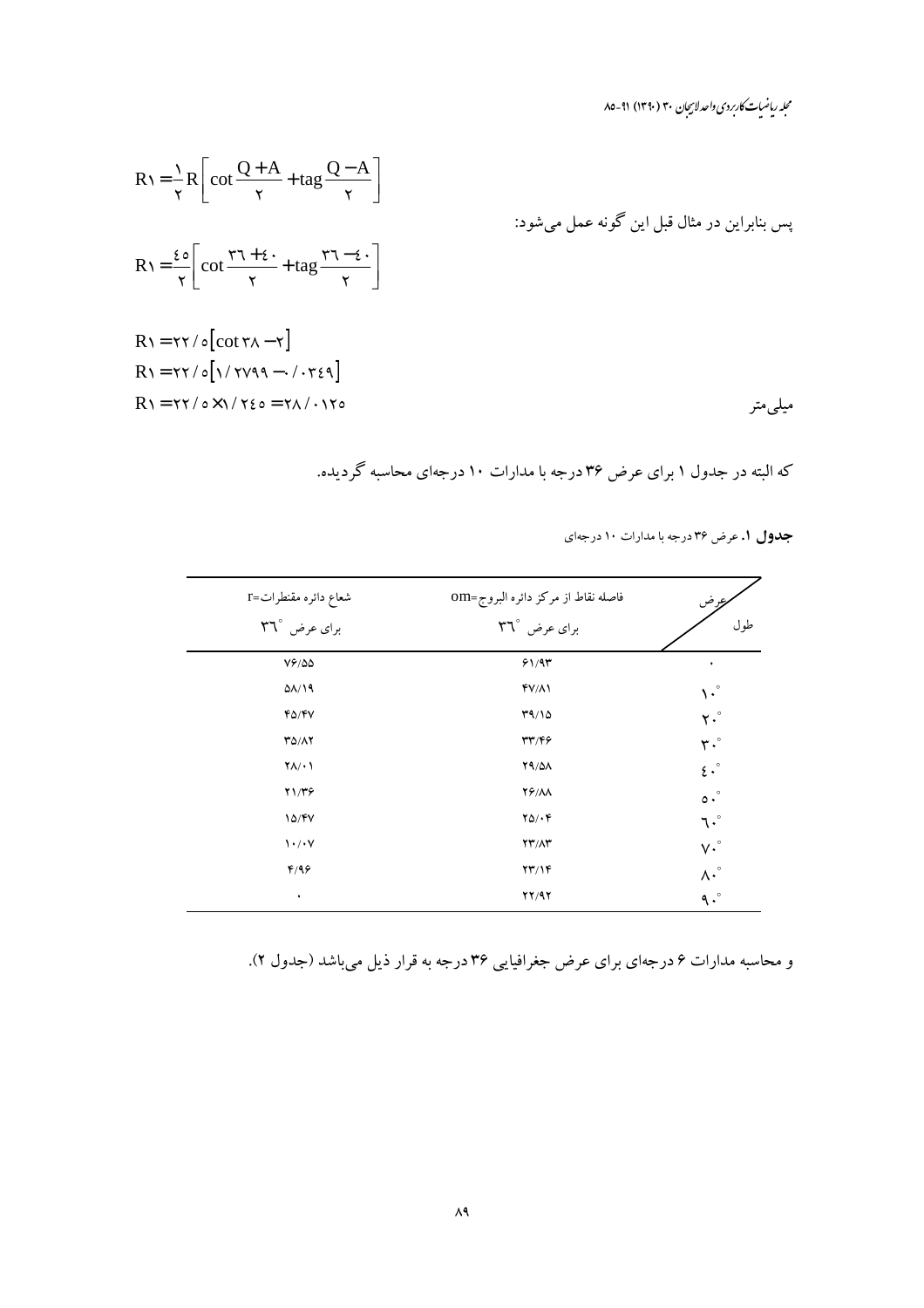.<br>قربانی، روش *تریم جبری منحی بای سمی و متسلر*ات *اسر لا*ب

جدول ۲. مدارات ۶ درجهاي براي عرض جغرافيايي ۳۶ درجه

| شعــاع دائــــره مـقنـطــــرات | فاصله نقاط در مركز دائره البروج براى عرض ٣٦° |                        |
|--------------------------------|----------------------------------------------|------------------------|
| برای عرض ٣٦°                   |                                              |                        |
| $V$ ۶/۵۵                       | 91/97                                        | ٠                      |
| 98/98                          | $\Delta Y/\Delta A$                          | ۶                      |
| $\Delta\Delta/\Upsilon$        | $F\Delta/V\Delta$                            | $\mathcal{N}$          |
| fV/Y                           | F.709                                        | ۱۸                     |
| F1/TT                          | 49/9.                                        | ۲۴                     |
| $T\Delta/\Lambda$              | $\mathsf{r}\mathsf{r}/\mathsf{r}\mathsf{r}$  | ٣٠                     |
| 4.49                           | 4.199                                        | ٣۶                     |
| Y9/9.                          | 71/98                                        | ۴۲                     |
| 77/97                          | $\gamma \gamma / \gamma \Delta$              | ۴۸                     |
| $1/\sqrt{4r}$                  | Y9/19                                        | ۵۴                     |
| 10/FV                          | $Y\Delta/\cdot F$                            | ۶.                     |
| 17/19                          | YF/YF                                        | ۶۶                     |
| 9/17                           | YY/60                                        | ۷۲                     |
| 9/                             | YY/Y                                         | ٧٨                     |
| $\mathbf{r}'$                  | $\mathbf{Y}\mathbf{Y}/\cdot\cdot$            | $\Lambda \mathfrak{F}$ |
| ٠                              | YY/9Y                                        | ٩.                     |

و محاسبه جدول رسم مقنطرات برای تعیین مقدار r برای عرضهای مختلف جغرافیایی از ۳۰ درجـه تـا ۴۴ درجـه شمالي (جدول ٣):

| <b>جدول ۳</b> . رسم مقنطرات برای تعیین مقدار r |  |  |  |  |
|------------------------------------------------|--|--|--|--|
|------------------------------------------------|--|--|--|--|

| $\mathfrak{r}\mathfrak{r}^\circ$   | $\mathsf{FT}^\circ$                | $\mathfrak{r}$ .                     | $\mathsf{r} \wedge^\circ$     | $\mathbf{r}$                 | $\mathsf{r}\mathsf{r}^\circ$   | $\mathsf{r}\mathsf{r}^\circ$      | $\mathbf{r}$ .                    | Q<br>$A^{\circ}$           |
|------------------------------------|------------------------------------|--------------------------------------|-------------------------------|------------------------------|--------------------------------|-----------------------------------|-----------------------------------|----------------------------|
| 98/1                               | Y/Y                                | $V \cdot / \cdot$                    | VT/1                          | $V \hat{r}/\hat{r}$          | $\Lambda \cdot / \mathfrak{F}$ | $\Lambda$ F/9                     | 4.1.                              | $0^{\circ}$                |
| $\Delta \hat{z}/\Delta$            | $\Delta V/\Lambda$                 | $\Delta$ 9/9                         | 94/1                          | 88/9                         | 9Y/F                           | $V \cdot / \Delta$                | $Vf$ .                            | $\mathcal{L}^{\circ}$      |
| ۴۸/۸                               | $\Delta \cdot / \Upsilon$          | $\Delta$ \/V                         | $\Delta \mathbf{Y}/\Delta$    | $\Delta\Delta/V$             | 57/۴                           | 5918                              | 97/7                              | $\mathcal{N}^{\circ}$      |
| 87/9                               | Y'                                 | FF/9                                 | 46/6                          | fV/V                         | FA/Y                           | $\Delta$ \/ $\cdot$               | $\Delta Y$ /9                     | $\mathcal{N}^{\circ}$      |
| $\Upsilon V/\Upsilon$              | ۳۸/۲                               | T9/7                                 | $F \cdot / T$                 | $f\$                         | $YY/\Delta$                    | 4379                              | $F\Delta/\Upsilon$                | $Y \xi^{\circ}$            |
| $\mathbf{r} \mathbf{y}/\mathbf{r}$ | $\mathsf{r}\mathsf{r}'\mathsf{r}'$ | $\mathsf{Y} \mathsf{Y} / \mathsf{1}$ | ۳۵/۱                          | ۳۵/۸                         | $\mathbf{r}/\mathbf{v}$        | $\mathsf{r}\mathsf{v}/\mathsf{v}$ | $\mathbf{r}$ 9/.                  | $\mathsf{r} \cdot^{\circ}$ |
| Y9/                                | Y9/                                | Y9/6                                 | $\mathbf{r} \cdot \mathbf{r}$ | $\mathbf{r}\wedge\mathbf{r}$ | $T\gamma/V$                    | ۳۲/۵                              | $\mathbf{r}\mathbf{r}/\mathbf{r}$ | $\mathsf{r} \mathsf{r}$    |
| $YF/\Delta$                        | $Y\Delta/\cdot$                    | $Y\Delta/\Delta$                     | 7811                          | $Y \hat{z}/\hat{z}$          | $\Upsilon V/\Upsilon$          | <b>7V/9</b>                       | 28/4                              | $\Sigma^{\circ}$           |
| $Y \cdot / 9$                      | $Y\frac{1}{T}$                     | $Y\setminus V$                       | YY/Y                          | YY/9                         | $\Upsilon\Upsilon/\Upsilon$    | ۲۳/۶                              | YY/Y                              | $\epsilon \wedge^{\circ}$  |
| V/F                                | 17/9                               | $1/\sqrt{7}$                         | 18/6                          | $1/\sqrt{9}$                 | 19/7                           | 19/V                              | $Y \cdot / Y$                     | $\circ \epsilon^{\circ}$   |
| 1F/F                               | ۱۴/۶                               | 14/V                                 | 10/7                          | 15/9                         | 15/1                           | 1611                              | 19/0                              | $\mathcal{L}$ .            |